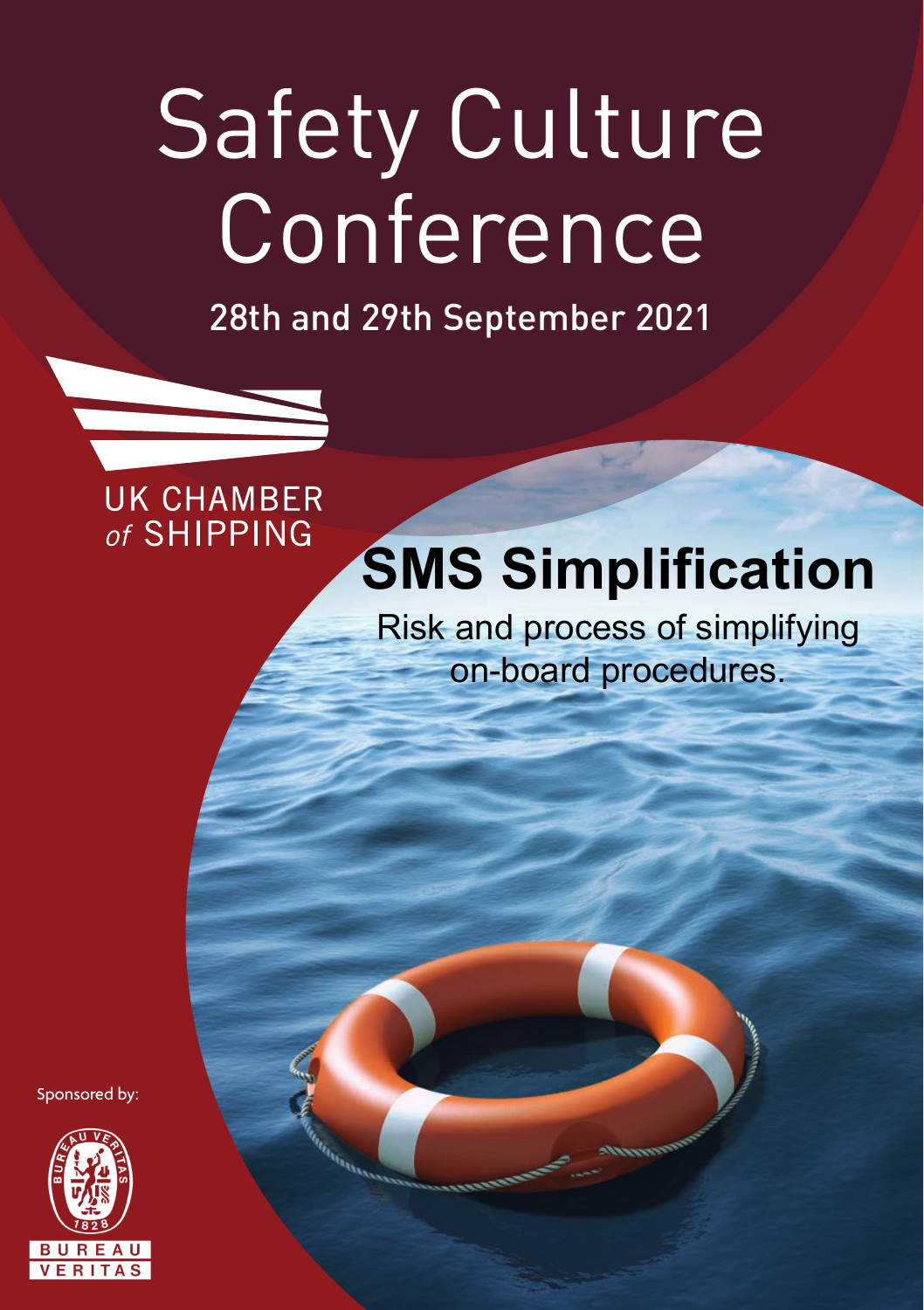## **SMS Simplification**

#### **Risk and process of simplifying on-board procedures**

Paper presented at the UK Chamber of Shipping Safety Culture Conference, London, 28<sup>th</sup>-29<sup>th</sup> September 2021. By Terje Lovoy, [terje@lovoy.info](mailto:terje@lovoy.info) - <https://lovoy.info/>



#### **About the Author:**

Terje Lovoy is a former Airline Captain, Boeing Instructor and Vice President of SAS Scandinavian Airlines Flight Operations. Since 2009, he researched and developed methods used to simplify and improve Safety Management Systems in many shipping companies.

#### **Introduction**

A key feature of an effective safety culture is the recognition that accidents are preventable and usually occur following unsafe actions or a failure to follow procedures. 12 years ago, I started giving presentations about Safety Management Systems (SMSs) growing so complex that they lost sight of the seafarer. My vision was that if something was user-friendly, then we will use it more. And, if something is understandable, we make less mistakes.

Today, most companies know that an overly complex SMS is a problem but also a potential for improvement. A user-friendly SMS is good for safety and efficiency. It is easier to use on-board. It is easier to use for management in the office. It is easier to keep it up to date and prepare for audits. The big question is how to simplify without removing valuable information. This paper discusses how to use your own people to improve your SMS. We will talk about the process, its benefits and risks.



#### **What Makes SMSs Too Complex?**

There is usually a link between how well we understand problems we are trying to improve and the results. It is therefore worth spending some time discussing why SMSs often become overly complex. Over a 10-year period the Lovoy Team analyzed 63 SMSs, many with around half a million words.

More than 1,000 seafarers worldwide completed our SMS Usability Survey which found these typical problems:

- Difficult to locate info
- Instructions not following workflows
- Spaghetti mixing of explanations and operative tasks duplicated in several places
- Difficult words, long and passive sentences

Contrary to many beliefs, our research found that the problem is seldom too much information. The problem is usually the way SMSs present information.

#### **Oversimplification**

Shipping companies who believe the solution is to remove the "excessive" details may end up removing facts needed by inexperienced users or audits. They risk losing years of hard learned company experience. We call this oversimplification.

#### **Written by Seafarers for Seafarers**

Our research gave better understanding of the problems and we started testing improvement methods. True simplicity comes from thorough understanding. Simplicity without understanding is difficult. Those who do not know subjects well often insist on complexity. Our vision was to train seafarers to write rather than train technical writers to understand subjects.

#### **Not a Quick Fix**

Lasting SMS simplification is not a quick fix of documents, it is about stopping people from adding more complexity. The first step is to invest in your own people by training them to stop adding more complexity. To do this they need good methods.

1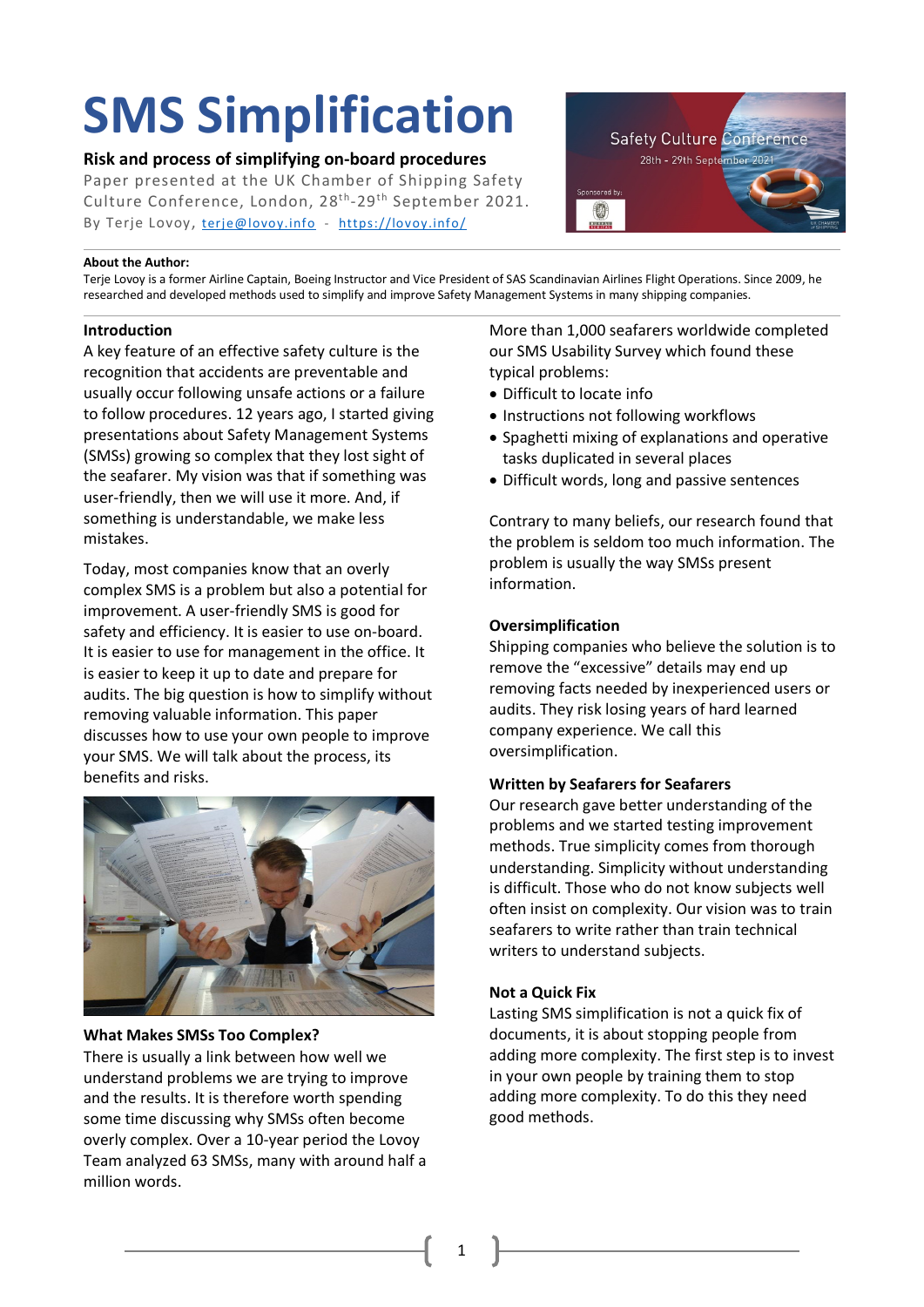#### **Focus on the Big Picture First**

Big picture thinking is a crucial part of structured problem solving. In our case it means first untangling what we call the spaghetti structure. Spaghetti structure comes from copying, pasting and mixing operational tasks and background explanations. This mix has tangled spaghetti-like strings of text cross-referencing throughout the SMS. It is not following the seafarers' normal workflows.



#### **How to Untangle the Spaghetti?**

Untangling the spaghetti structure is the hardest part. Many writers therefore skip this crucial step. We designed an advanced MS Word template to help writers separate step-procedures and prose text background explanations. The template can make notes, cautions, warnings and other styles. Most importantly, it has different layouts for regular prose text and operational tasks. We made special rules for how to format operational tasks as proactive imperative step-procedures starting with verbs. Correct use of the template gives operational tasks their own exclusive proactive layout to make them extra accessible. When using this template, writers must first untangle any spaghetti structure. The last thing they should do is wash the text.

#### **Wash the Text Last**

Text washing means to simplify difficult words, passive sentences and long sentences; and remove double talk and filler words. Filler words are words that add little value such as *completely* dead or round *in shape*.

The table below has text washing examples:

| <b>Before Text Washing</b> | <b>After Washing</b> |
|----------------------------|----------------------|
| Give consideration to      | Consider             |
| During the period of       | During               |
| On an hourly basis         | Hourly               |
| Give the recognition to    | Recognize            |
| Because of the fact that   | Since                |
| 20 words                   | 5 words              |

Short everyday words are easy to understand. As required by the ISM Code – we should use them as much as possible to make our language clear and understandable. Reading complex words takes more time even for native speakers. We made a free online dictionary at

<https://lovoy.info/dictionary/> suggesting simpler alternatives to typical complex words found in older SMSs.

We should continue using technical maritime words. But it is important to understand the difference between technical and general words. We suggest keeping maritime words such as port and starboard. But try to find simpler alternatives for general words such as elucidate and discernable.

#### **Success Factors**

Many companies succeeded in simplifying their SMSs. Feedback from their seafarers and auditors were positive. Surveys typically showed around 70% increased perceived usability.

EO

#### **Oldendorff Seafarer Feedback**

- Words are simple and easy to understand
- Sentences are short and to the point
- Far better than old style
- Easy to read, understand and use
- All info needed for jobs in one place
- **Logical structure**
- Clear attention to key points for safe work
- All crew understood procedures well
- Step-by-step structure is easier to follow
- Takes less time to prepare for jobs
- This will really help us in the future

Shared with permission: Feedback from seafarers collected by Oldendorff Carriers GmbH & Co. KG when testing their new simplified SMS procedures in 2021.